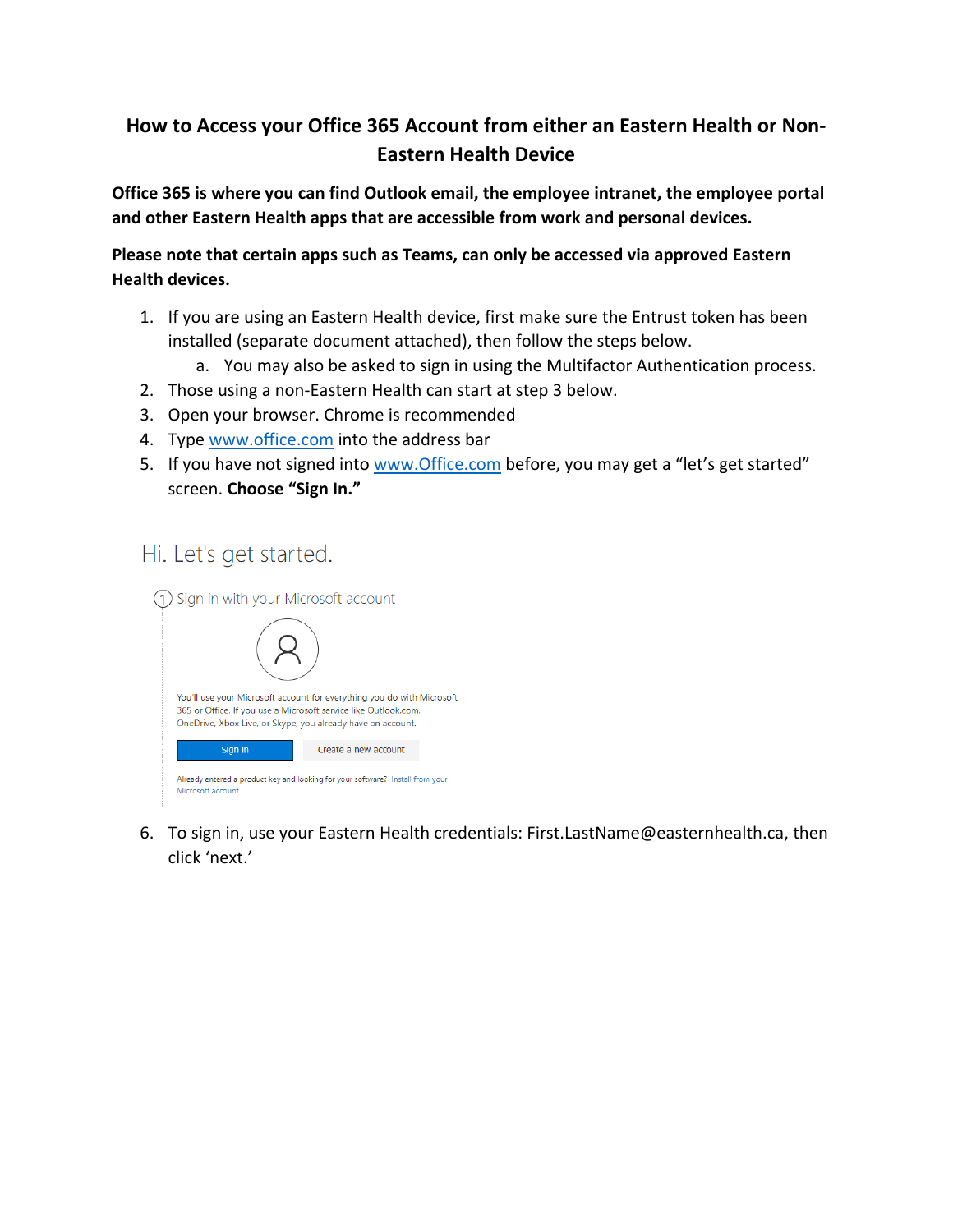| Microsoft                         |             |
|-----------------------------------|-------------|
| Sign in                           |             |
| Email, phone, or Skype            |             |
| No account? Create one!           |             |
| Sign in with a security key $(2)$ |             |
|                                   | <b>Next</b> |
|                                   |             |

7. Enter your usual Eastern Health password

| <b>Nicrosoft</b>             |         |
|------------------------------|---------|
| robyn.lush@easternhealth.ca  |         |
| Enter password               |         |
|                              |         |
| Forgot my password           |         |
| Sign in with another account |         |
|                              | Sign in |

8. For cyber-security reasons, you should never stay signed-in. Choose "No."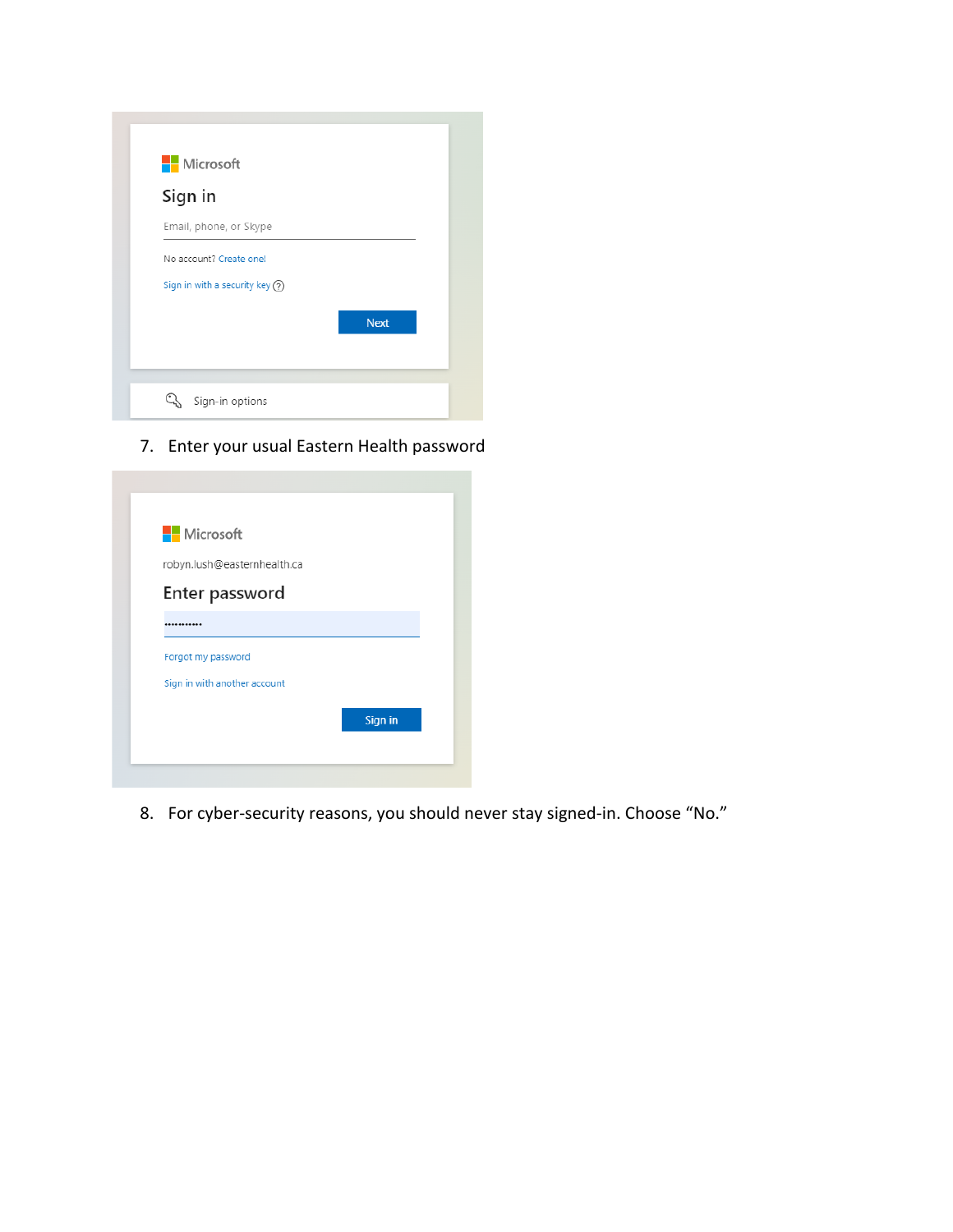| <b>Nicrosoft</b>            |           |                                                     |
|-----------------------------|-----------|-----------------------------------------------------|
| robyn.lush@easternhealth.ca |           |                                                     |
| Stay signed in?             |           |                                                     |
| to sign in.                 |           | Do this to reduce the number of times you are asked |
| Don't show this again       |           |                                                     |
|                             | <b>No</b> | Yes                                                 |

9. Once you sign in, you'll have access to all your files. As well, you'll a list of apps down the left side of the screen. To see all Eastern Health apps, choose the "all apps" icon as below.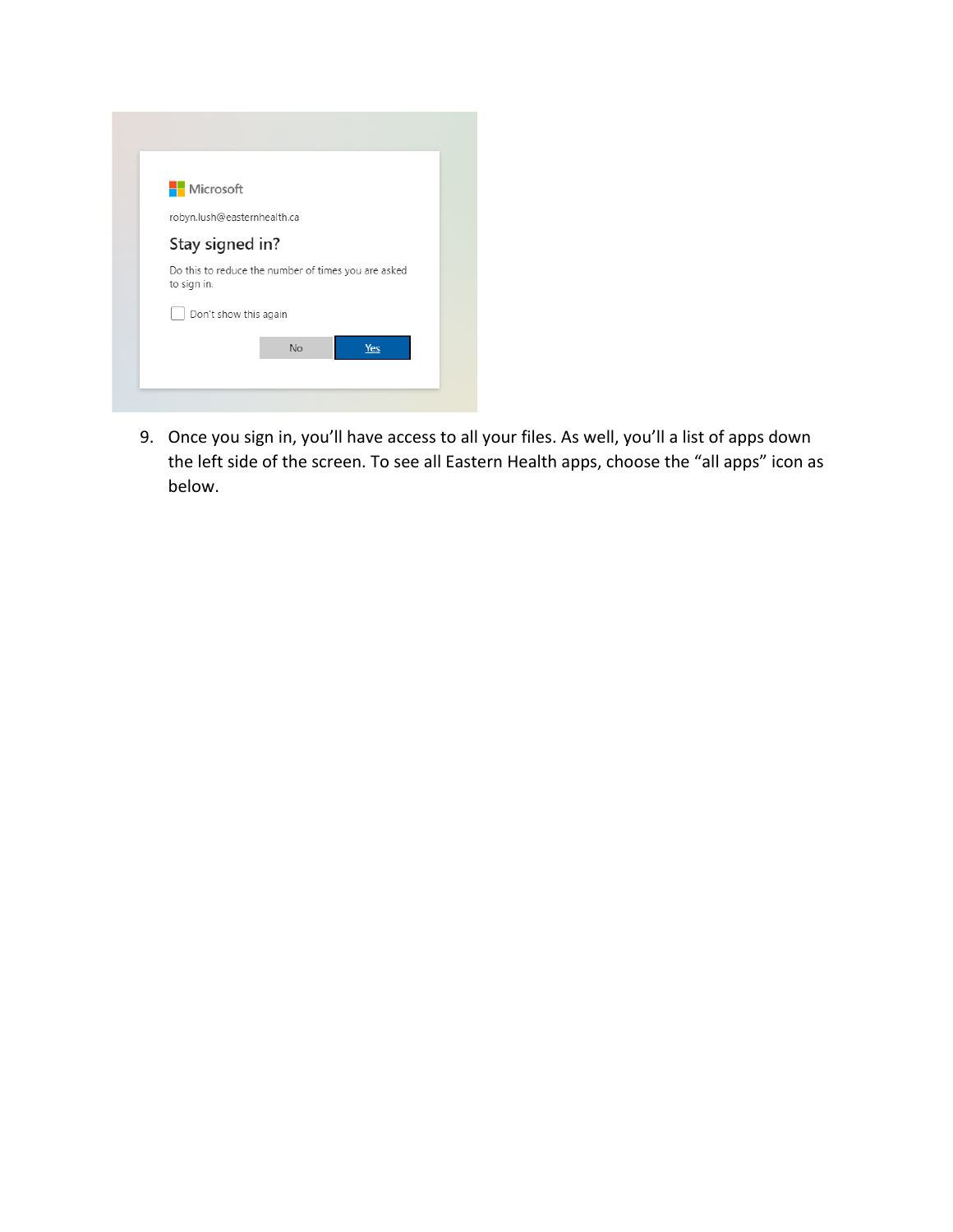